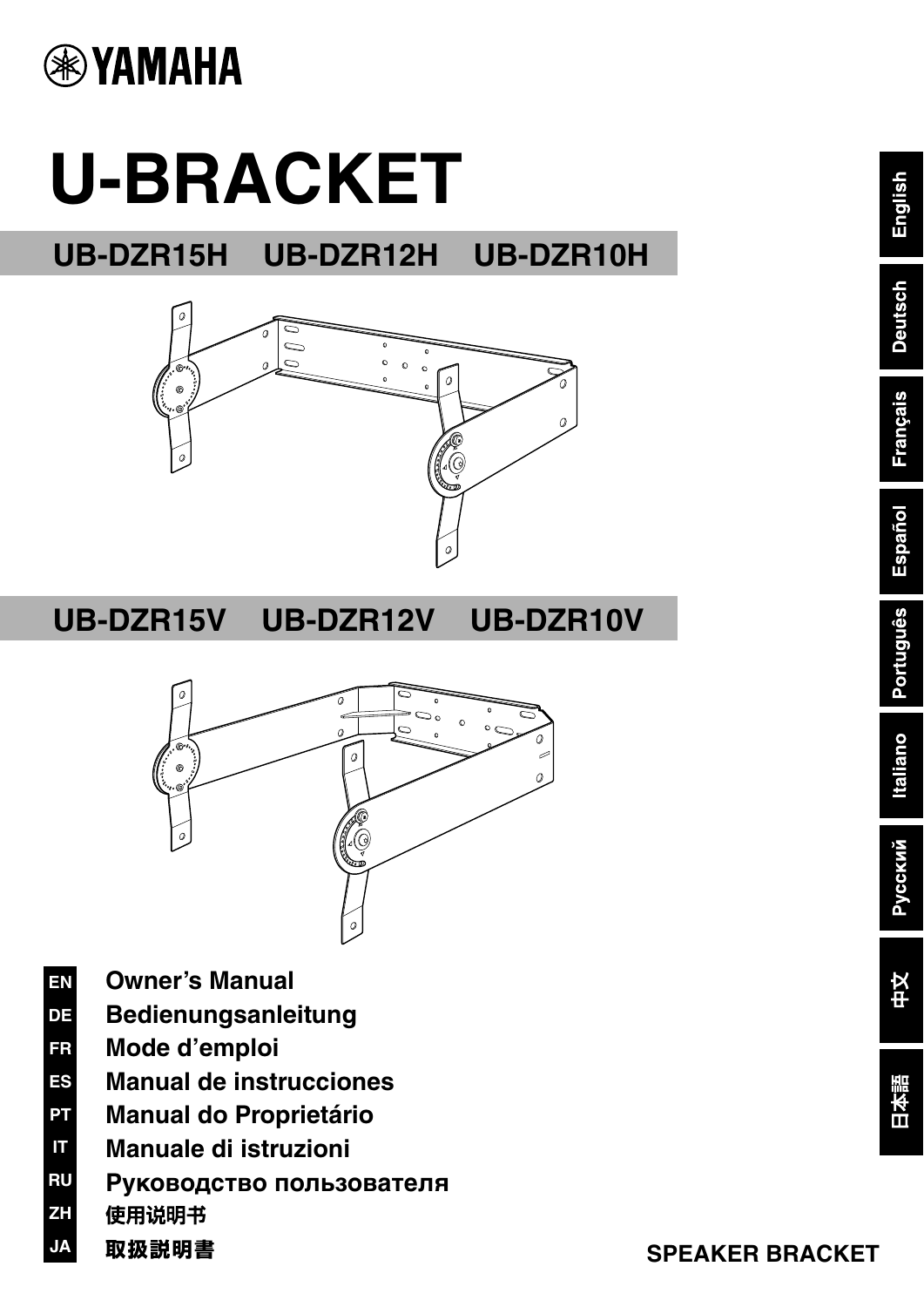# <span id="page-1-0"></span>**Introduction**

Thank you for purchasing the Yamaha UB-DZR15H, UB-DZR12H, UB-DZR10H, UB-DZR15V, UB-DZR12V, or UB-DZR10V U-BRACKET. This product is a bracket designed for use in installation of the Yamaha CZR and DZR series speakers. This manual explains how to attach the bracket to a speaker when installation personnel use this bracket to install the speaker to a wall or ceiling. Please read this manual thoroughly before you begin using this product in order to use it properly. After reading this manual, please keep it available for future reference.

- The example illustrations used in this manual are taken from the UB-DZR12H and UB-DZR12V, if not otherwise specified. Example illustrations of the corresponding speaker are taken from the CZR12.
- The contents of this manual apply to the latest specifications as of the publishing date. To obtain the latest manual, access the Yamaha website then download the manual file.

# **Contents**

| Horizontal Bracket (UB-DZR15H, UB-DZR12H,             |  |
|-------------------------------------------------------|--|
| Vertical Bracket (UB-DZR15V, UB-DZR12V,               |  |
|                                                       |  |
| Optional Brackets (sold separately) (English only) 39 |  |
|                                                       |  |

# <span id="page-1-1"></span>**PRECAUTIONS**

# **PLEASE READ CAREFULLY BEFORE PROCEEDING**

Please keep this manual in a safe place for future reference.

# WARNING

Always follow the basic precautions listed below to avoid the possibility of serious injury or even death from electrical shock, short-circuiting, damages, fire or other hazards. These precautions include, but are not limited to, the following:

# **Do not open**

• This product contains no user-serviceable parts. Do not attempt to disassemble the internal parts or modify them in any way.

# **Setting**

• Do not attach this product to any speaker not specified as compatible. Doing so may result in damage or injury.

# **CAUTION**

Always follow the basic precautions listed below to avoid the possibility of physical injury to you or others, or damage to the product or other property. These precautions include, but are not limited to, the following:

# **Setting**

- Always consult qualified Yamaha service personnel if the product installation requires construction work, and make sure to observe the following precautions.
	- Choose mounting hardware and an installation location that can support the weight of the product.
	- Avoid locations that are exposed to constant vibration.
	- Use the required tools to install the product.
	- Inspect the product periodically.

# **NOTICE**

To avoid the possibility of malfunction/damage to the product, or damage to other property, follow the notices below.

### **Handling**

• Do not use a vertical bracket if installing a speaker horizontally. Do not use a horizontal bracket if installing a speaker vertically. The speaker weight may cause bracket deformation if the improper bracket is used.



# **Information**

### **About this manual**

- The illustrations as shown in this manual are for instructional purposes only.
- The company names and product names in this manual are the trademarks or registered trademarks of their respective companies.

### ■ About disposal

• This product contains recyclable components. When disposing of this product, please contact the appropriate local authorities.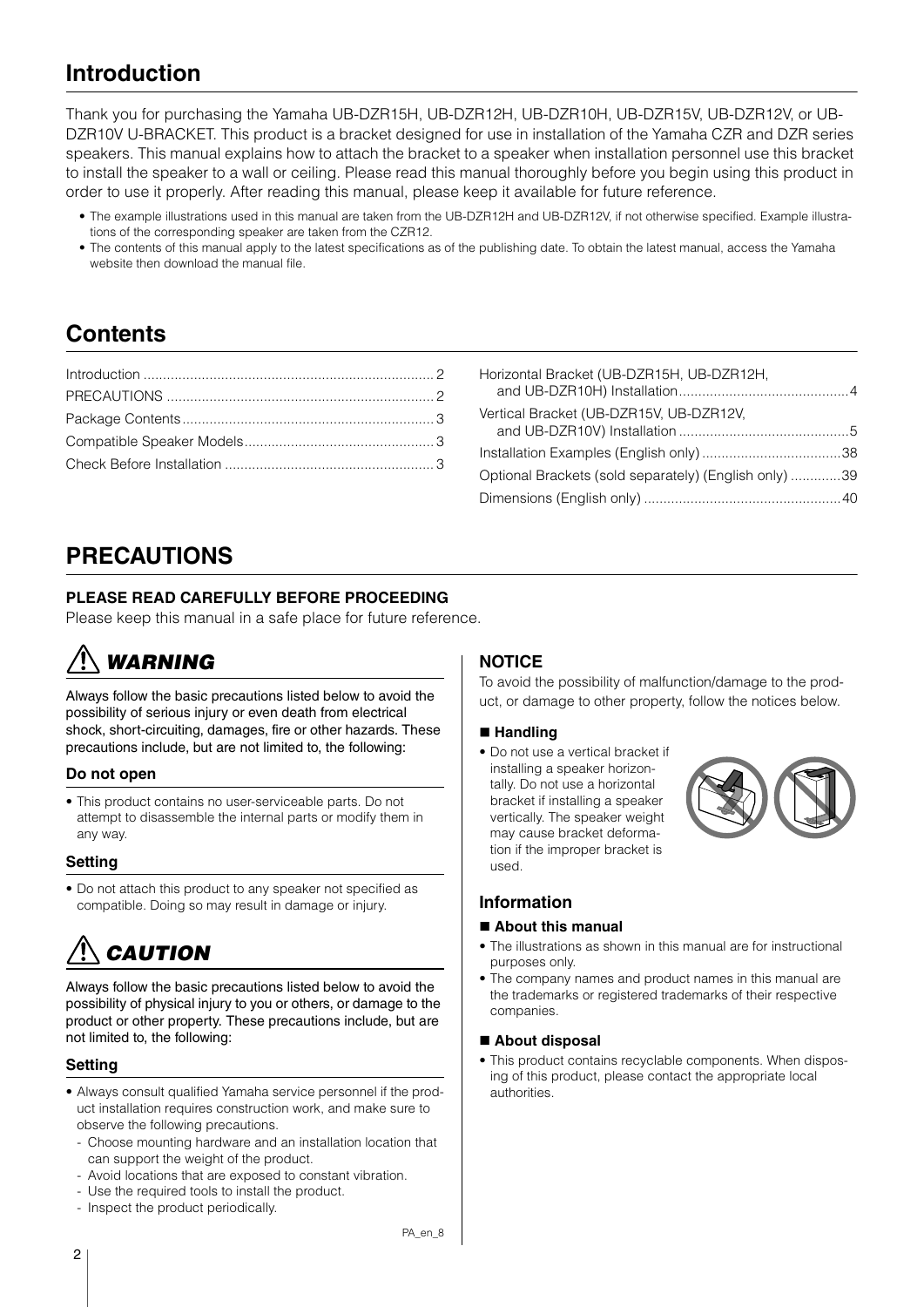# <span id="page-2-0"></span>**Package Contents**

| <b>Accessories</b>                                        |             | Qty.           | <b>Comments</b>                                                                                     |
|-----------------------------------------------------------|-------------|----------------|-----------------------------------------------------------------------------------------------------|
| M8×30 hexagon bolts with flat washer and<br>spring washer |             | 6              | $\bullet$ For cabinet installation $\times$ 4<br>$\bullet$ For separately sold brackets* $\times$ 2 |
| Knob screws with flat washer and spring<br>washer         |             | $\overline{c}$ | Can be used in place of the angle-fixing bolts<br>during temporary installation.                    |
| M8 flat washers                                           |             | $\overline{c}$ | For separately sold brackets*                                                                       |
| M8 hexagon nuts                                           |             | 2              | For separately sold brackets*                                                                       |
| Owner's Manual                                            | (this book) |                |                                                                                                     |

\* Used together with the optional brackets sold separately shown on page [39](#page-6-1).

# <span id="page-2-1"></span>**Compatible Speaker Models**

| <b>Model</b> | <b>Use</b>              | <b>Compatible speakers</b> |
|--------------|-------------------------|----------------------------|
| UB-DZR15H    |                         | CZR15, DZR15, DZR15-D      |
| UB-DZR12H    | Horizontal installation | CZR12, DZR12, DZR12-D      |
| UB-DZR10H    |                         | CZR10, DZR10, DZR10-D      |
| UB-DZR15V    | Vertical installation   | CZR15, DZR15, DZR15-D      |
| UB-DZR12V    |                         | CZR12, DZR12, DZR12-D      |
| UB-DZR10V    |                         | CZR10, DZR10, DZR10-D      |



### WARNING

**Do not attach this product to any speaker not specified as compatible. Doing so may result in damage or injury.**

# <span id="page-2-2"></span>**Check Before Installation**

- Fittings, bolts, and other items for installing the bracket to a wall or ceiling are not included. If you are not sure what fittings to use, consult a specialist.
- First attach this bracket to the speaker before installing it to a wall or ceiling. We recommend that you securely install the bracket to a wall or ceiling using the proper fittings and bolts after attaching bracket to the speaker.



# **CAUTION**

- **Make sure that the installation surface is strong enough to support the total weight of the speaker and the U-bracket. If you are not sure about the installation surface, consult a specialist. Avoid attaching the U-bracket to drywall such as acoustic tiles.**
- **Make sure that you do not pinch your fingers between the U-bracket and speaker.**
- **Make sure to take precautionary measures using wires to prevent the speaker from falling down in the event of an installation failure.**

Yamaha cannot be held responsible for damage or injury caused by insufficient strength of the support structure or improper installation.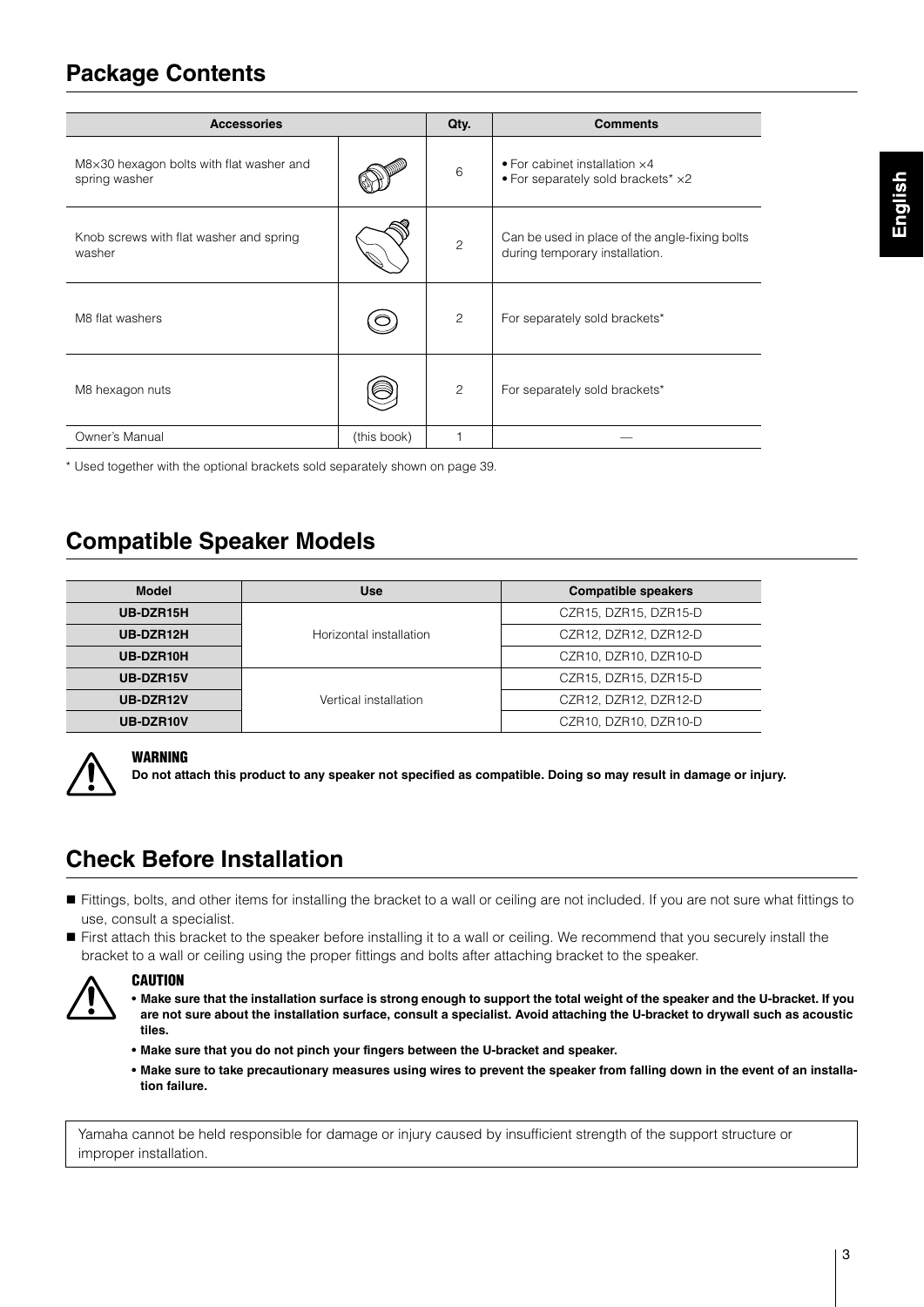# <span id="page-3-0"></span>**Horizontal Bracket (UB-DZR15H, UB-DZR12H, and UB-DZR10H) Installation**

# **1. Remove the M8 screws (four total) from both the top and bottom faces of the speaker.**

Use a 5 mm hexagon wrench.



### NOTE

Carefully store the screws removed from the speaker so that they are not lost. Using the speaker with the screws removed will negatively affect sound quality due to air leakage because the screw holes penetrate the inside of the speaker cabinet. Re-install the screws to the original screw holes after removing the U-bracket.

### **2. Use the accessory M8×30 hexagon bolts (four total) to secure both sides of the U-bracket to the speaker.** Use a 13 mm wrench. The recommended torque is 6.2 Nm.



**3. Use a wrench to temporarily tighten the angle-fixing bolts on both sides, and install to the wall or ceiling.**



# **CAUTION**

**Failure to temporarily tighten the bolts may result in the speaker or U-bracket rotating during installation and possible injury.**

### **4. Hold the speaker with your hand to prevent it from rotating, then loosen the angle-fixing bolts. Adjust the speaker angle, then use a wrench to tighten the angle-fixing bolts until the speaker is thoroughly secured in position.**

- •You can adjust the direction of an installed speaker in a range of 180°. You can also install the angle-fixing bolts to the other screw holes in order to adjust 180° in the opposite direction.
- •You can also use the accessory knob screws in place of the angle-fixing bolts when installing temporarily and tighten these by hand. However, when installing permanently, use the angle-fixing bolts and make sure they are securely tightened. The recommended torque is 12.4 Nm.

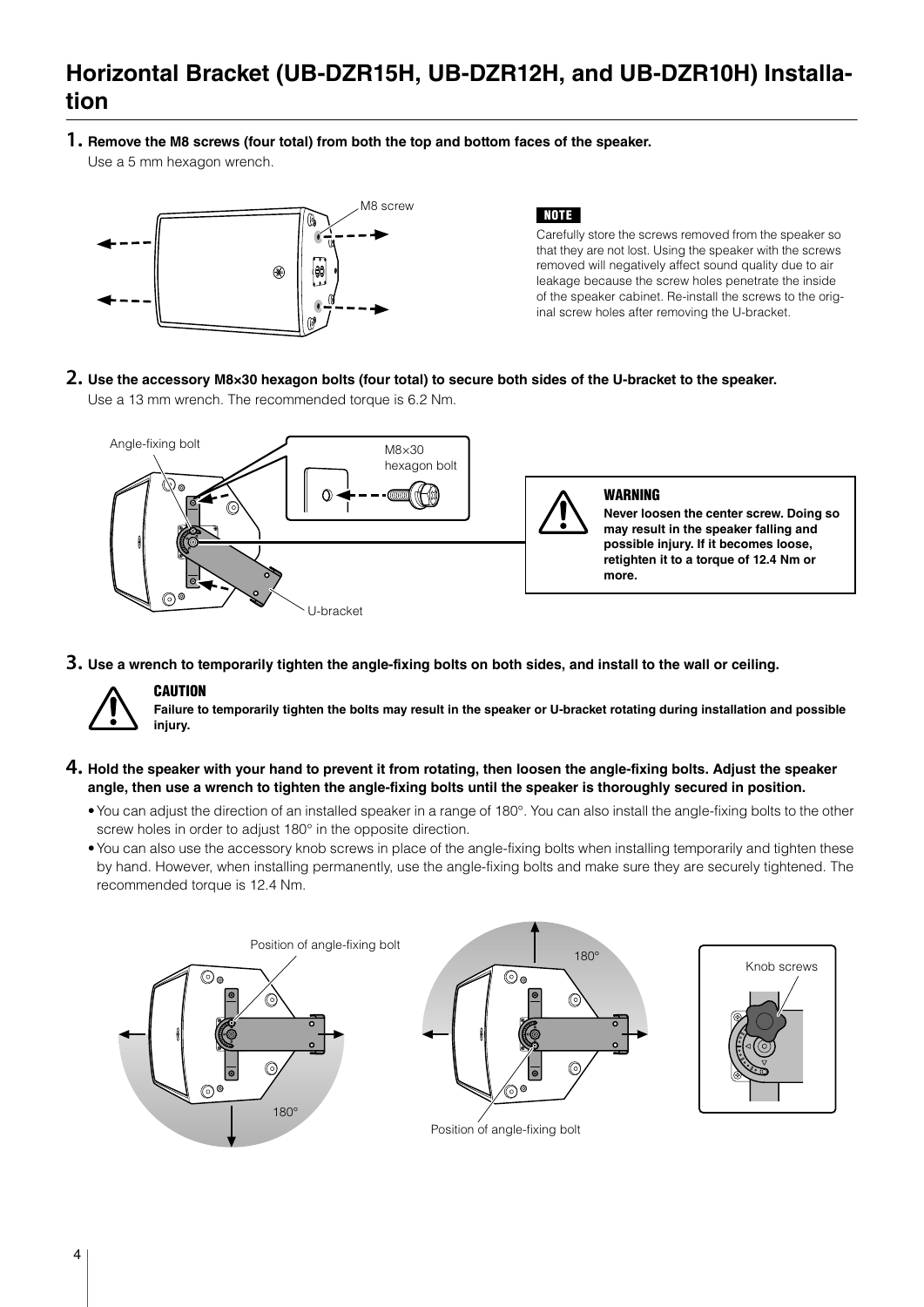# <span id="page-4-0"></span>**Vertical Bracket (UB-DZR15V, UB-DZR12V, and UB-DZR10V) Installation**

# **1. Remove the M8 screws (four total) from both sides of the speaker.**

Use a 5 mm hexagon wrench.



# NOTE

Carefully store the screws removed from the speaker so that they are not lost. Using the speaker with the screws removed will negatively affect sound quality due to air leakage because the screw holes penetrate the inside of the speaker cabinet. Re-install the screws to the original screw holes after removing the U-bracket.

# **2. Use the accessory M8×30 hexagon bolts (four total) to secure both sides of the U-bracket to the speaker.** Use a 13 mm wrench. The recommended torque is 6.2 Nm.



**3. Use a wrench to temporarily tighten the angle-fixing bolts on both sides, and install to the wall or ceiling.**



# **CAUTION**

**Failure to temporarily tighten the bolts may result in the speaker or U-bracket rotating during installation and possible injury.**

# **4. Hold the speaker with your hand to prevent it from rotating, then loosen the angle-fixing bolts. Adjust the speaker angle, then use a wrench to tighten the angle-fixing bolts until the speaker is thoroughly secured in position.**

- •You can adjust the direction of an installed speaker in a range of 180°. You can also install the angle-fixing bolts to the other screw holes in order to adjust 180° in the opposite direction.
- •You can also use the accessory knob screws in place of the angle-fixing bolts when installing temporarily and tighten these by hand. However, when installing permanently, use the angle-fixing bolts and make sure they are securely tightened. The recommended torque is 12.4 Nm.

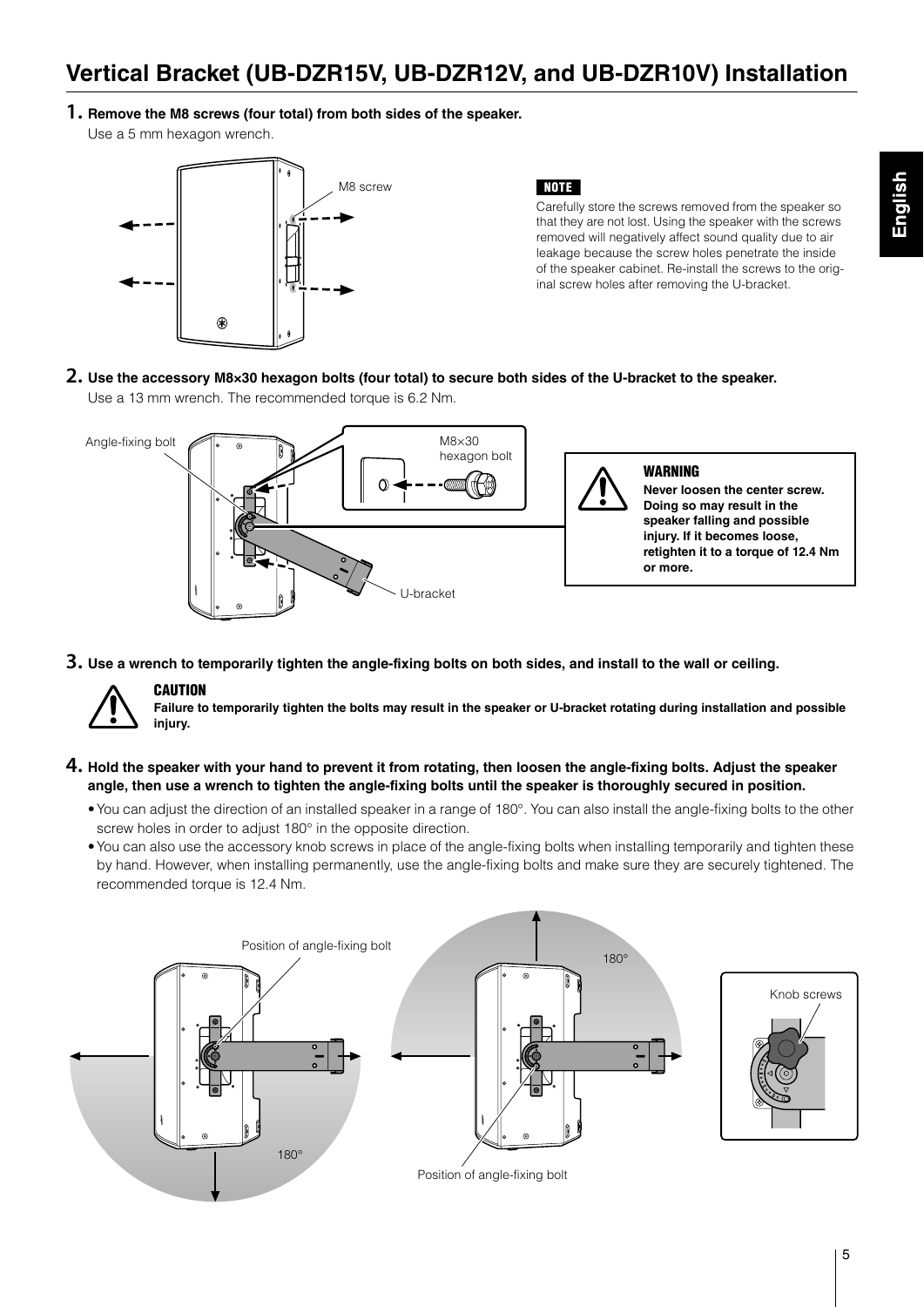<span id="page-5-0"></span>**UB-DZR15H, UB-DZR12H, UB-DZR10H**





# **UB-DZR15V, UB-DZR12V, UB-DZR10V**



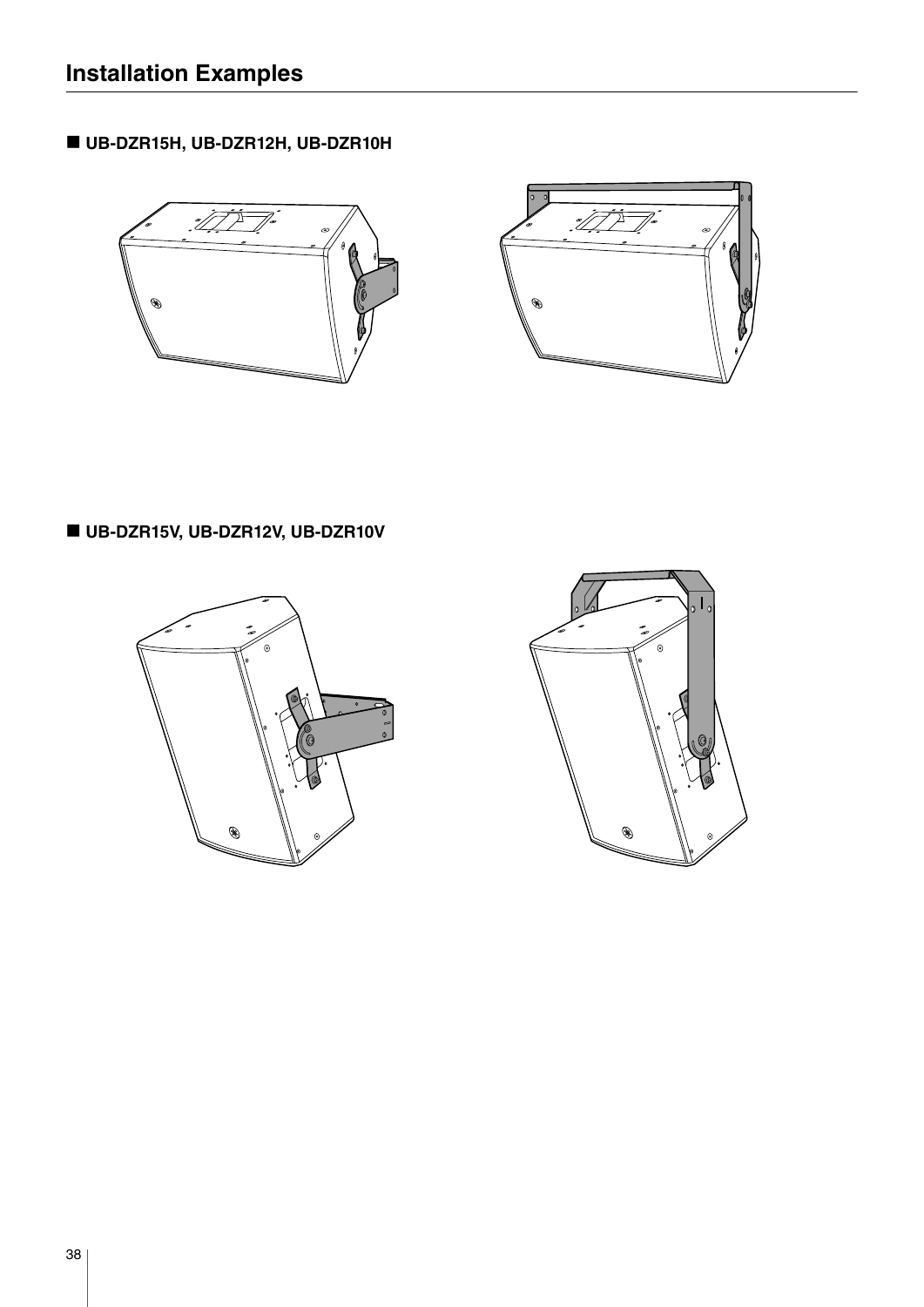<span id="page-6-1"></span><span id="page-6-0"></span>

|                                |                                                | <b>Wall Bracket</b>                    | <b>Baton Bracket</b> | <b>Ceiling Bracket</b> |                                     |
|--------------------------------|------------------------------------------------|----------------------------------------|----------------------|------------------------|-------------------------------------|
|                                |                                                |                                        |                      | op⊵                    | English                             |
|                                |                                                |                                        |                      |                        | <b>Deutsch</b>                      |
| <b>Bracket</b><br><b>Model</b> | Speaker<br>Model                               | <b>BWS251-400</b><br><b>BWS251-300</b> | <b>BBS251</b>        | <b>BCS251</b>          |                                     |
| UB-DZR15H                      | CZR15                                          | $\checkmark$                           | $\checkmark$         | $\checkmark$           |                                     |
| UB-DZR15V                      | <b>DZR15</b><br><b>DZR15-D</b>                 |                                        |                      |                        | <b>Français</b>                     |
| UB-DZR12H<br>UB-DZR12V         | <b>CZR12</b><br><b>DZR12</b><br><b>DZR12-D</b> | $\checkmark$                           | $\checkmark$         | $\checkmark$           |                                     |
| UB-DZR10H<br>UB-DZR10V         | <b>CZR10</b><br><b>DZR10</b><br><b>DZR10-D</b> | $\checkmark$                           | $\checkmark$         | ✓                      | Español                             |
|                                |                                                |                                        |                      |                        | <b>Português</b><br><b>Italiano</b> |
|                                | <b>Examples</b>                                | િં<br>$\circ$                          | ₩<br>61<br>c         | 0 <sup>2</sup>         | <b>Русский</b>                      |
|                                |                                                | <b>XY</b>                              | <b>W</b><br>۰        | H<br>۹                 | 中文                                  |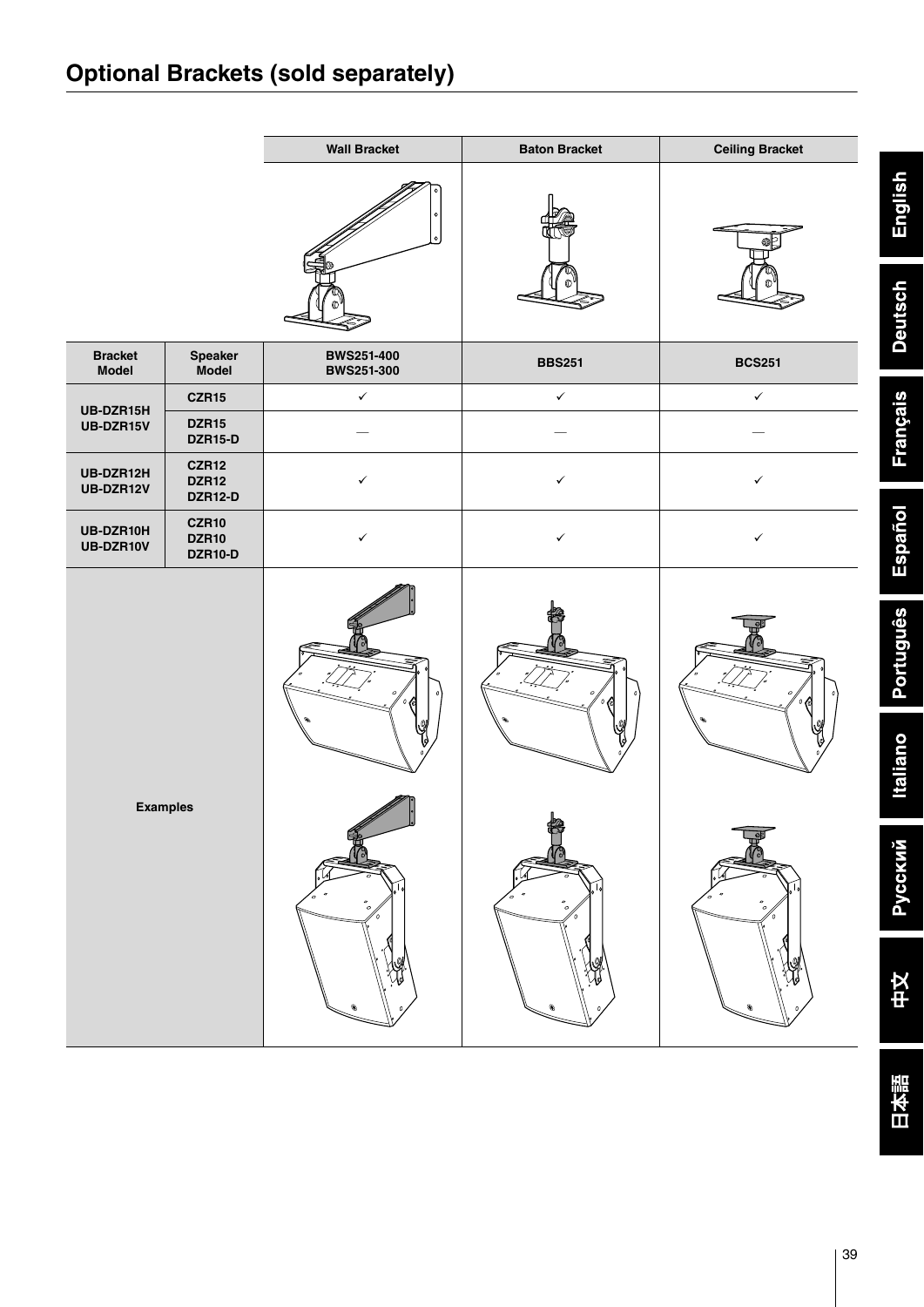# <span id="page-7-0"></span>**Dimensions**

**UB-DZR15H**

 $\circ$ 







|                   |                | R           |
|-------------------|----------------|-------------|
| <b>BWS251-400</b> | $\pm 90^\circ$ | $+27^\circ$ |
| <b>BWS251-300</b> | $+90^\circ$    | $+6^\circ$  |



( 265 ) ূত্র<br>০ ۱۰ c ( 714 ) V2

> Unit: mm Weight: 6.2 kg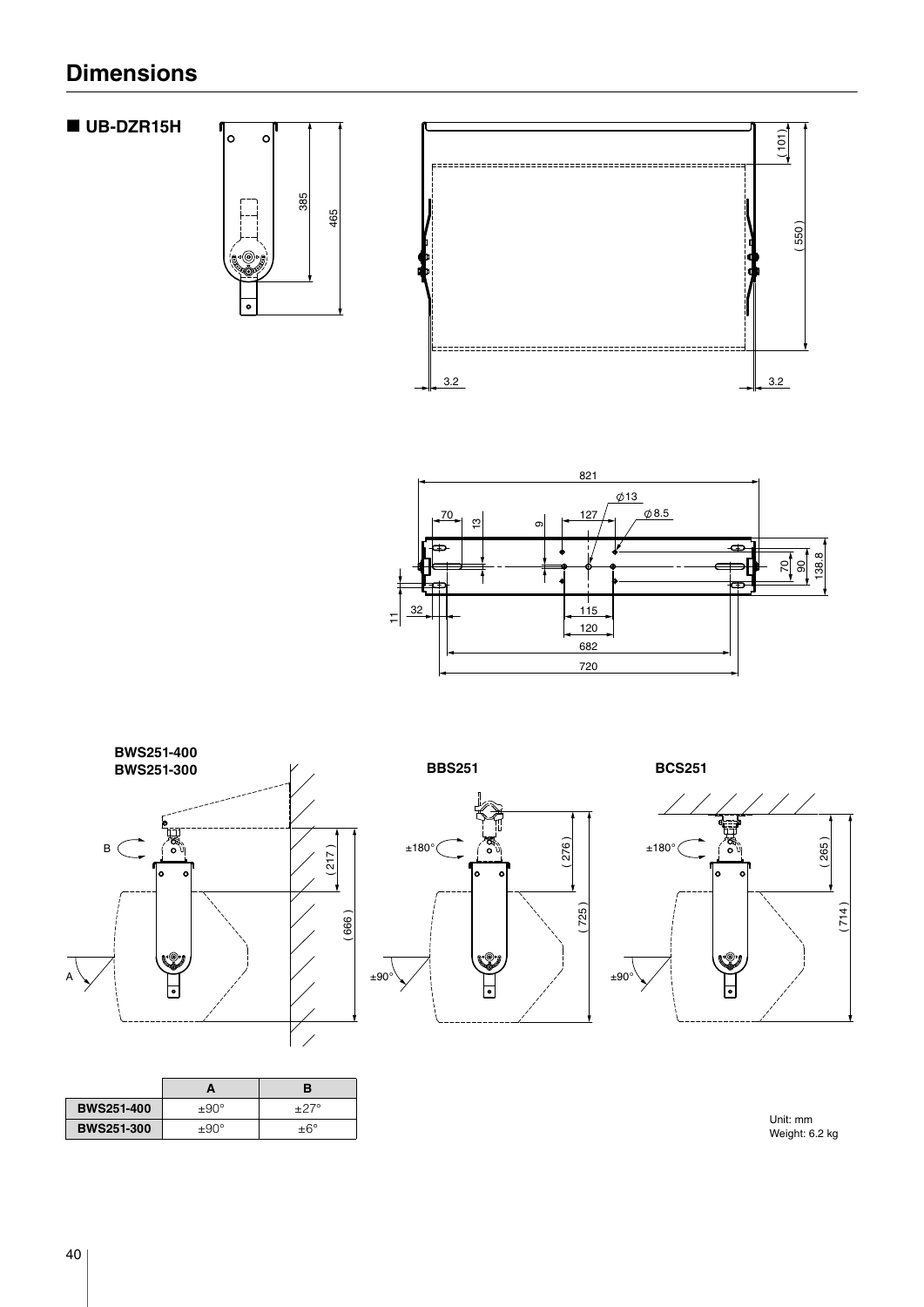







( 313 )

 $\overline{\bullet}$  l  $\circ$ 

V.

( 1067 )



|                   | A           | в              |
|-------------------|-------------|----------------|
| <b>BWS251-400</b> | $+28^\circ$ | $±180^{\circ}$ |
| <b>BWS251-300</b> | +7°         | $±180^{\circ}$ |



Unit: mm Weight: 5.9 kg English

**Deutsch** 

**Français**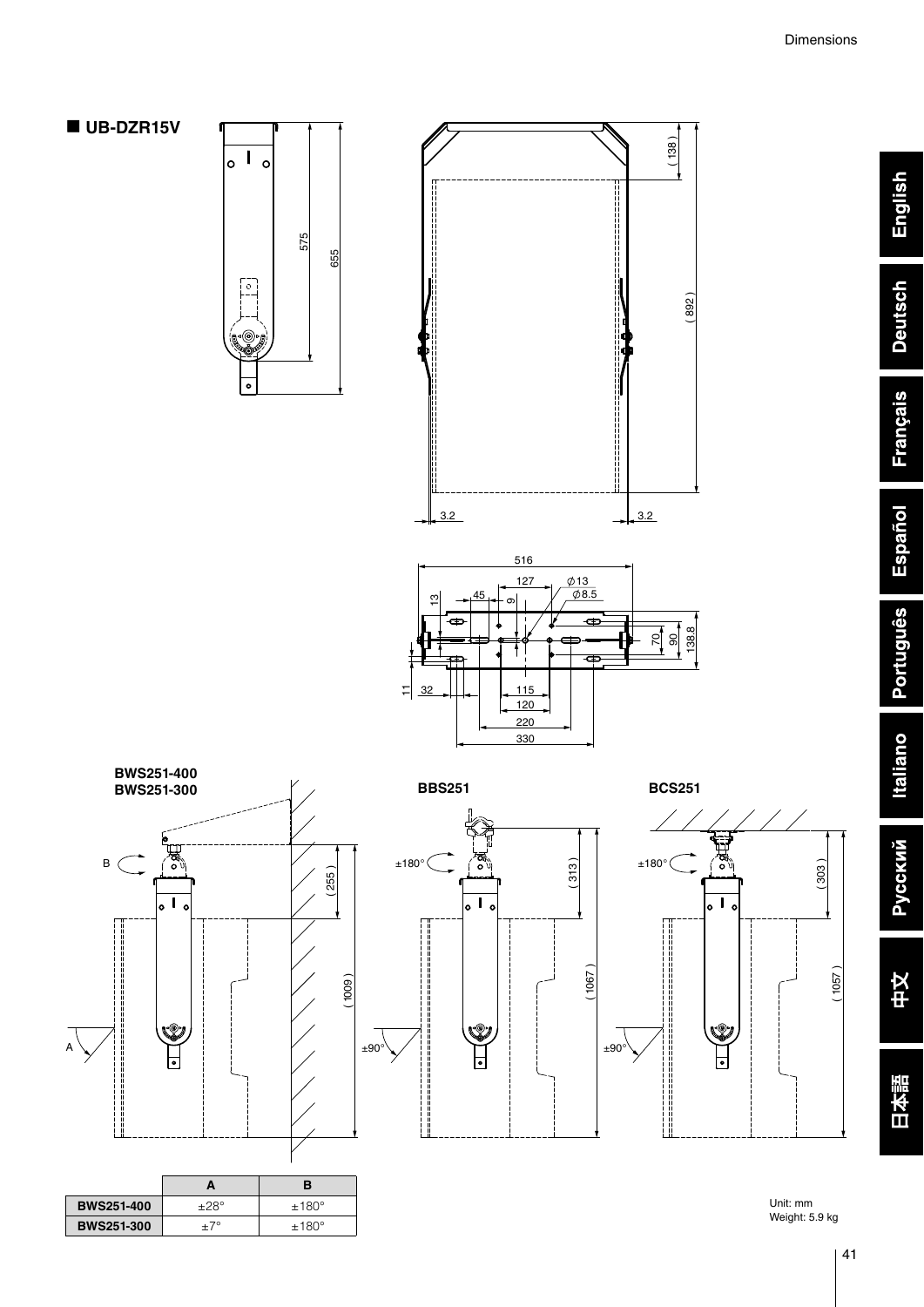**UB-DZR12H**

 $\circ$ 

 $\bullet$ 







Unit: mm Weight: 4.7 kg

|                   | А                | в              |
|-------------------|------------------|----------------|
| <b>BWS251-400</b> | $\pm 90^\circ$   | $±180^{\circ}$ |
| <b>BWS251-300</b> | $\pm 90^{\circ}$ | $+11^{\circ}$  |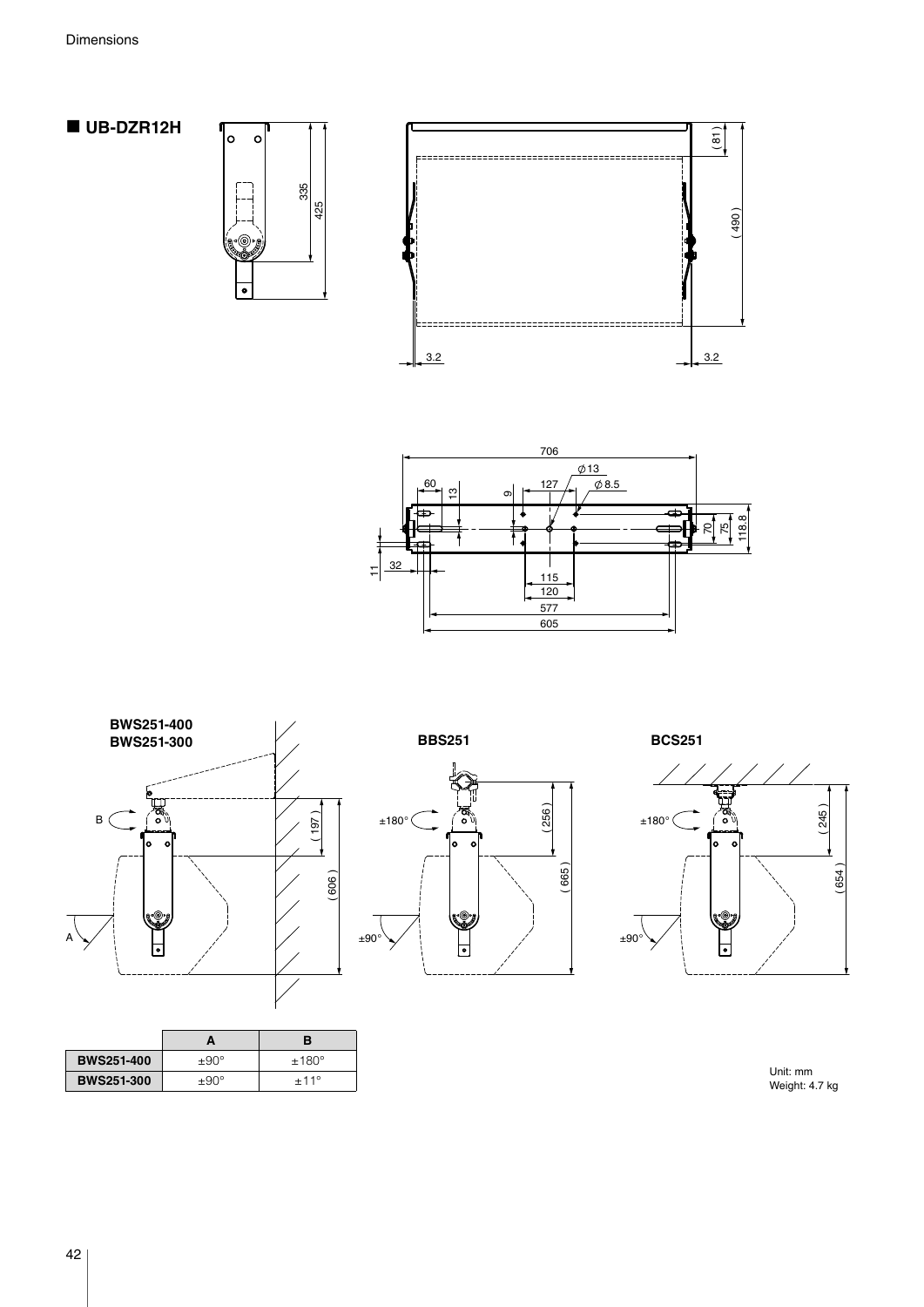English

**Deutsch** 

**Français** 

Español

Português

**UB-DZR12V**









|                   |               | в              |
|-------------------|---------------|----------------|
| <b>BWS251-400</b> | $+90^\circ$   | $±180^{\circ}$ |
| <b>BWS251-300</b> | $+11^{\circ}$ | $±180^{\circ}$ |

 ( 301 )  $\pm 180^{\circ}$   $\begin{bmatrix} \circ \\ \circ \circ \end{bmatrix}$   $\begin{bmatrix} \circ \\ \circ \end{bmatrix}$   $\pm 180^{\circ}$  $\overline{\overline{\phantom{a}}\phantom{a}}$  ( 940 ) NQ) ±90° ±90°



Unit: mm Weight: 4.7 kg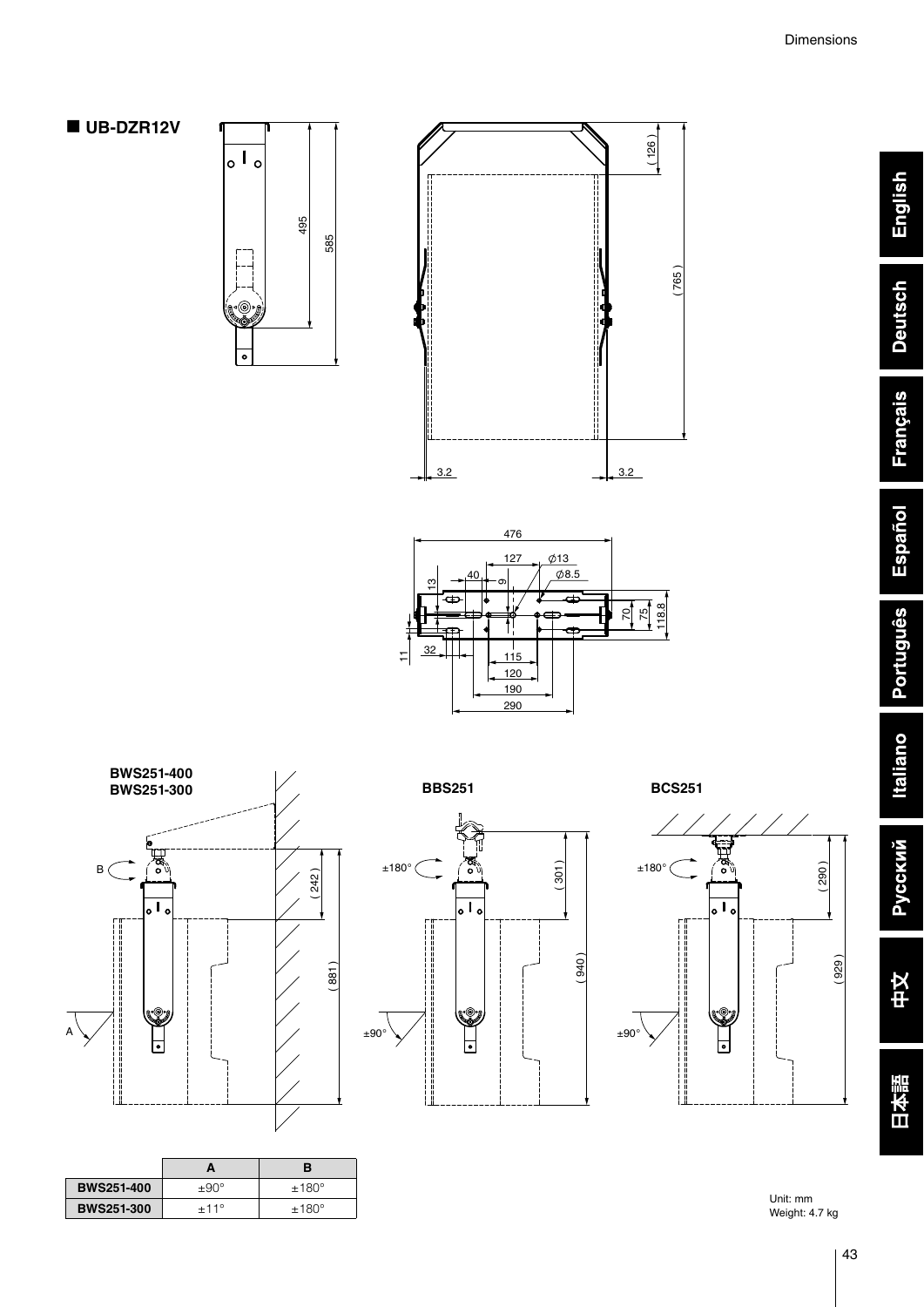





|                   | A           | в              |
|-------------------|-------------|----------------|
| <b>BWS251-400</b> | $+90^\circ$ | $±180^{\circ}$ |
| <b>BWS251-300</b> | $+90^\circ$ | $+36^\circ$    |





Unit: mm Weight: 3.8 kg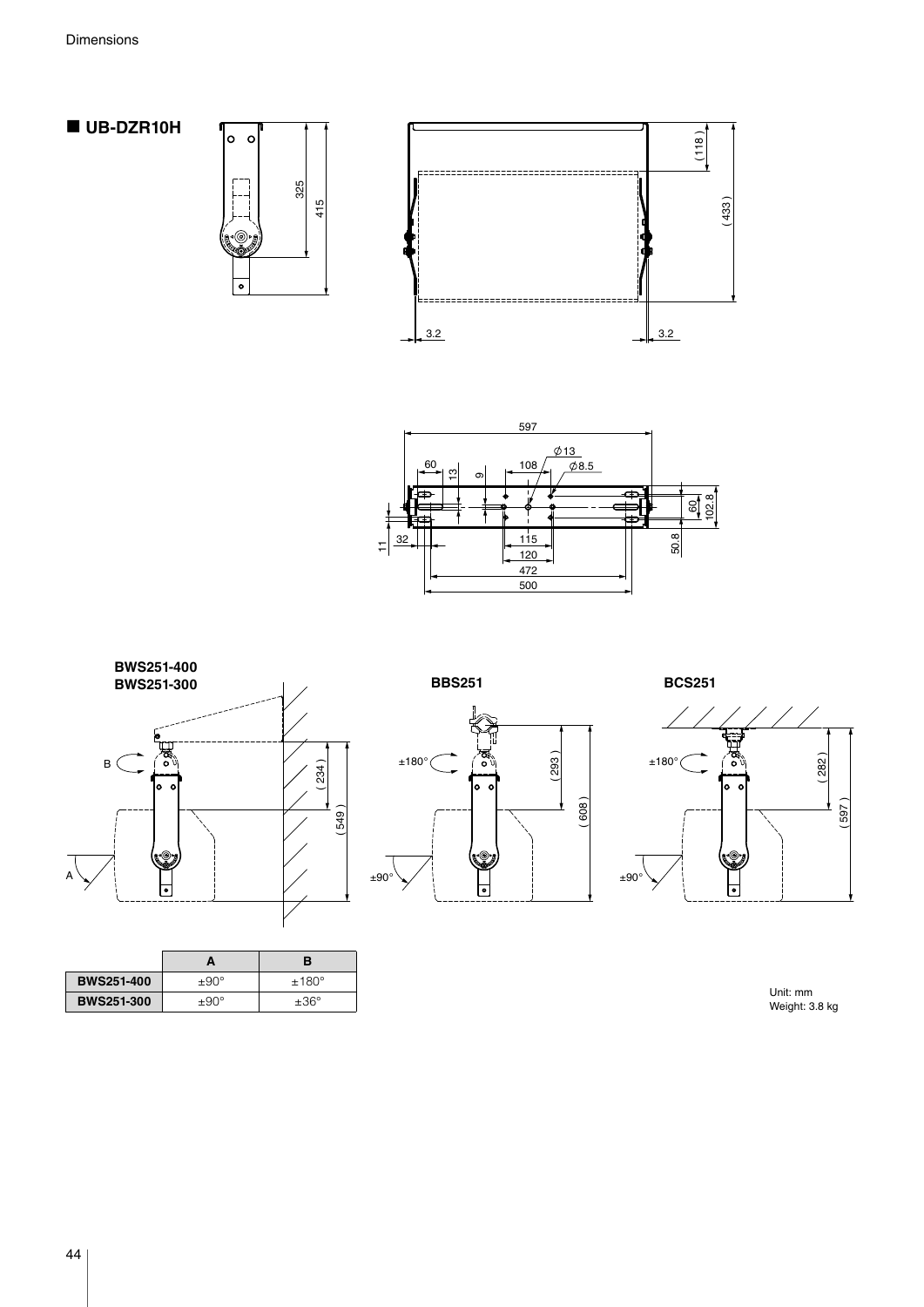English

**Deutsch** 

**Français** 

Español

Português

**Italiano** 

**Русский** 

中文











|                   |                  | в              |
|-------------------|------------------|----------------|
| <b>BWS251-400</b> | $+90^\circ$      | $±180^{\circ}$ |
| <b>BWS251-300</b> | $\pm 35^{\circ}$ | $±180^{\circ}$ |





Unit: mm Weight: 3.6 kg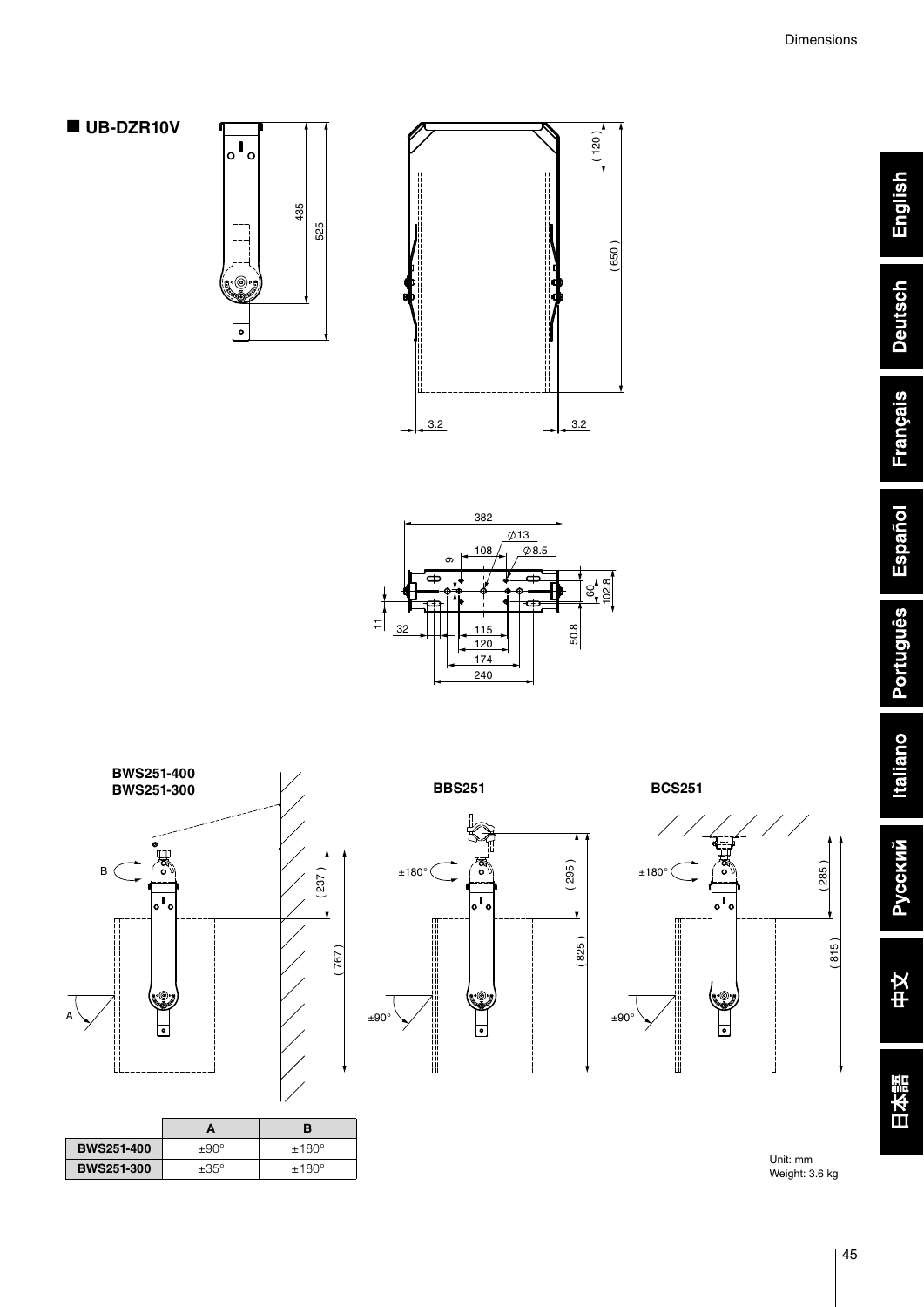### **NORTH AMERICA**

### **CANADA**

**Yamaha Canada Music Ltd.** 135 Milner Avenue, Toronto, Ontario, M1S 3R1, Canada Tel: +1-416-298-1311

#### **U.S.A.**

**Yamaha Corporation of America**  6600 Orangethorpe Avenue, Buena Park, CA 90620, U.S.A. Tel: +1-714-522-9011

#### **MEXICO CENTRAL & SOUTH AMERICA**

**Yamaha de México, S.A. de C.V.** Av. Insurgentes Sur 1647 Piso 9, Col. San José Insurgentes, Delegación Benito Juárez, México, D.F., C.P. 03900, México Tel: +52-55-5804-0600

#### **BRAZIL**

**Yamaha Musical do Brasil Ltda.** Rua Fidêncio Ramos, 302 – Cj 52 e 54 – Torre B – Vila

Olímpia – CEP 04551-010 – São Paulo/SP, Brazil Tel: +55-11-3704-1377

#### **ARGENTINA**

**Yamaha Music Latin America, S.A., Sucursal Argentina** Olga Cossettini 1553, Piso 4 Norte, Madero Este-C1107CEK, Buenos Aires, Argentina Tel: +54-11-4119-7000

#### **PANAMA AND OTHER LATIN AMERICAN COUNTRIES/ CARIBBEAN COUNTRIES**

#### **Yamaha Music Latin America, S.A.**

Edif. Torre Banco General, Piso 7, Urbanización Marbella, Calle 47 y Aquilino de la Guardia, Ciudad de Panamá, República de Panamá Tel: +507-269-5311

# **EUROPE**

# **THE UNITED KINGDOM/IRELAND**

**Yamaha Music Europe GmbH (UK)** Sherbourne Drive, Tilbrook, Milton Keynes, MK7 8BL, U.K. Tel: +44-1908-366700

#### **GERMANY**

**Yamaha Music Europe GmbH** Siemensstrasse 22-34, 25462 Rellingen, Germany Tel: +49-4101-303-0

#### **SWITZERLAND/LIECHTENSTEIN**

**Yamaha Music Europe GmbH, Branch Switzerland in Thalwil**  Seestrasse 18a, 8800 Thalwil, Switzerland Tel: +41-44-3878080

#### **AUSTRIA/BULGARIA/**

#### **CZECH REPUBLIC/HUNGARY/ ROMANIA/SLOVAKIA/SLOVENIA**

**Yamaha Music Europe GmbH Branch Austria** Schleiergasse 20, 1100 Wien, Austria Tel: +43-1-60203900

#### **POLAND**

**Yamaha Music Europe GmbH Sp.z o.o. Oddział w Polsce** ul. Wielicka 52, 02-657 Warszawa, Poland Tel: +48-22-880-08-88

#### **MALTA**

**Olimpus Music Ltd.** Valletta Road, Mosta MST9010, Malta Tel: +356-2133-2093

#### **NETHERLANDS/BELGIUM/ LUXEMBOURG**

**Yamaha Music Europe Branch Benelux** Clarissenhof 5b, 4133 AB Vianen, The Netherlands Tel: +31-347-358040

#### **FRANCE**

**Yamaha Music Europe**  7 rue Ambroise Croizat, Zone d'activités de Pariest, 77183 Croissy-Beaubourg, France Tel: +33-1-6461-4000

#### **ITALY**

**Yamaha Music Europe GmbH, Branch Italy** Via Tinelli N.67/69 20855 Gerno di Lesmo (MB), Italy  $TeI: +39-039-9065-1$ 

#### **SPAIN/PORTUGAL Yamaha Music Europe GmbH Ibérica, Sucursal en España**

Ctra. de la Coruña km. 17,200, 28231 Las Rozas de Madrid, Spain Tel: +34-91-639-88-88

#### **GREECE**

**Philippos Nakas S.A. The Music House** 19th klm. Leof. Lavriou 190 02 Peania – Attiki, Greece Tel: +30-210-6686168

#### **SWEDEN/FINLAND/ICELAND Yamaha Music Europe GmbH Germany filial Scandinavia**

JA Wettergrensgata 1, 400 43 Göteborg, Sweden Tel:  $+46-31-89-34-00$ 

#### **DENMARK**

**Yamaha Music Denmark, Fillial of Yamaha Music Europe GmbH, Tyskland** Generatorvej 8C, ST. TH. , 2860 Søborg, Denmark Tel: +45-44-92-49-00

#### **NORWAY**

**Yamaha Music Europe GmbH Germany - Norwegian Branch**

Grini Næringspark 1, 1332 Østerås, Norway Tel: +47-6716-7800

#### **CYPRUS**

**Yamaha Music Europe GmbH** Siemensstrasse 22-34, 25462 Rellingen, Germany Tel: +49-4101-303-0

#### **RUSSIA**

**Yamaha Music (Russia) LLC.** Room 37, entrance 7, bld. 7, Kievskaya street, Moscow, 121059, Russia Tel: +7-495-626-5005

# **OTHER EUROPEAN COUNTRIES**

**Yamaha Music Europe GmbH** Siemensstrasse 22-34, 25462 Rellingen, Germany

Tel: +49-4101-3030

### **AFRICA**

**Yamaha Music Gulf FZE** JAFZA-16, Office 512, P.O.Box 17328, Jebel Ali FZE, Dubai, UAE Tel: +971-4-801-1500

### **MIDDLE EAST**

### **TURKEY**

#### **Yamaha Music Europe GmbH Merkezi Almanya Türkiye İstanbul Şubesi** Maslak Meydan Sodak, Spring Giz Plaza Bagimsiz

Böl. No:3, Sariyer Istanbul, Turkey Tel: +90-212-999-8010

# **OTHER COUNTRIES**

**Yamaha Music Gulf FZE** JAFZA-16, Office 512, P.O.Box 17328, Jebel Ali FZE, Dubai, UAE Tel: +971-4-801-1500

#### **ASIA**

#### **THE PEOPLE'S REPUBLIC OF CHINA Yamaha Music & Electronics (China) Co.,Ltd.**

2F, Yunhedasha, 1818 Xinzha-lu, Jingan-qu, Shanghai, China Tel: +86-400-051-7700

#### **INDIA**

#### **Yamaha Music India Private Limited**

P-401, JMD Megapolis, Sector-48, Sohna Road, Gurgaon-122018, Haryana, India Tel: +91-124-485-3300

#### **INDONESIA**

**PT. Yamaha Musik Indonesia (Distributor)**  Yamaha Music Center Bldg. Jalan Jend. Gatot Subroto Kav. 4, Jakarta 12930, Indonesia Tel: +62-21-520-2577

#### **KOREA**

**Yamaha Music Korea Ltd.** 8F, Dongsung Bldg. 21, Teheran-ro 87-gil, Gangnam-gu, Seoul, 06169, Korea

#### Tel: +82-2-3467-3300

**MALAYSIA Yamaha Music (Malaysia) Sdn. Bhd.** No.8, Jalan Perbandaran, Kelana Jaya, 47301 Petaling Jaya, Selangor, Malaysia

Tel: +60-3-78030900

#### **SINGAPORE**

**Yamaha Music (Asia) Private Limited** Block 202 Hougang Street 21, #02-00, Singapore 530202, Singapore Tel: +65-6740-9200

#### **TAIWAN**

**Yamaha Music & Electronics Taiwan Co.,Ltd.** 2F., No.1, Yuandong Rd., Banqiao Dist., New Taipei City 22063, Taiwan (R.O.C.) Tel: +886-2-7741-8888

#### **THAILAND**

**Siam Music Yamaha Co., Ltd.** 3, 4, 15, 16th Fl., Siam Motors Building, 891/1 Rama 1 Road, Wangmai, Pathumwan, Bangkok 10330, Thailand Tel: +66-2215-2622

#### **VIETNAM**

**Yamaha Music Vietnam Company Limited** 15th Floor, Nam A Bank Tower, 201-203 Cach Mang Thang Tam St., Ward 4, Dist.3, Ho Chi Minh City, Vietnam Tel: +84-8-3818-1122

#### **OTHER ASIAN COUNTRIES**

http://asia.yamaha.com/

# **OCEANIA**

#### **AUSTRALIA**

**Yamaha Music Australia Pty. Ltd.** Level 1, 80 Market Street, South Melbourne, VIC 3205, Australia Tel: +61-3-9693-5111

#### **COUNTRIES AND TRUST TERRITORIES IN PACIFIC OCEAN**

http://asia.yamaha.com/